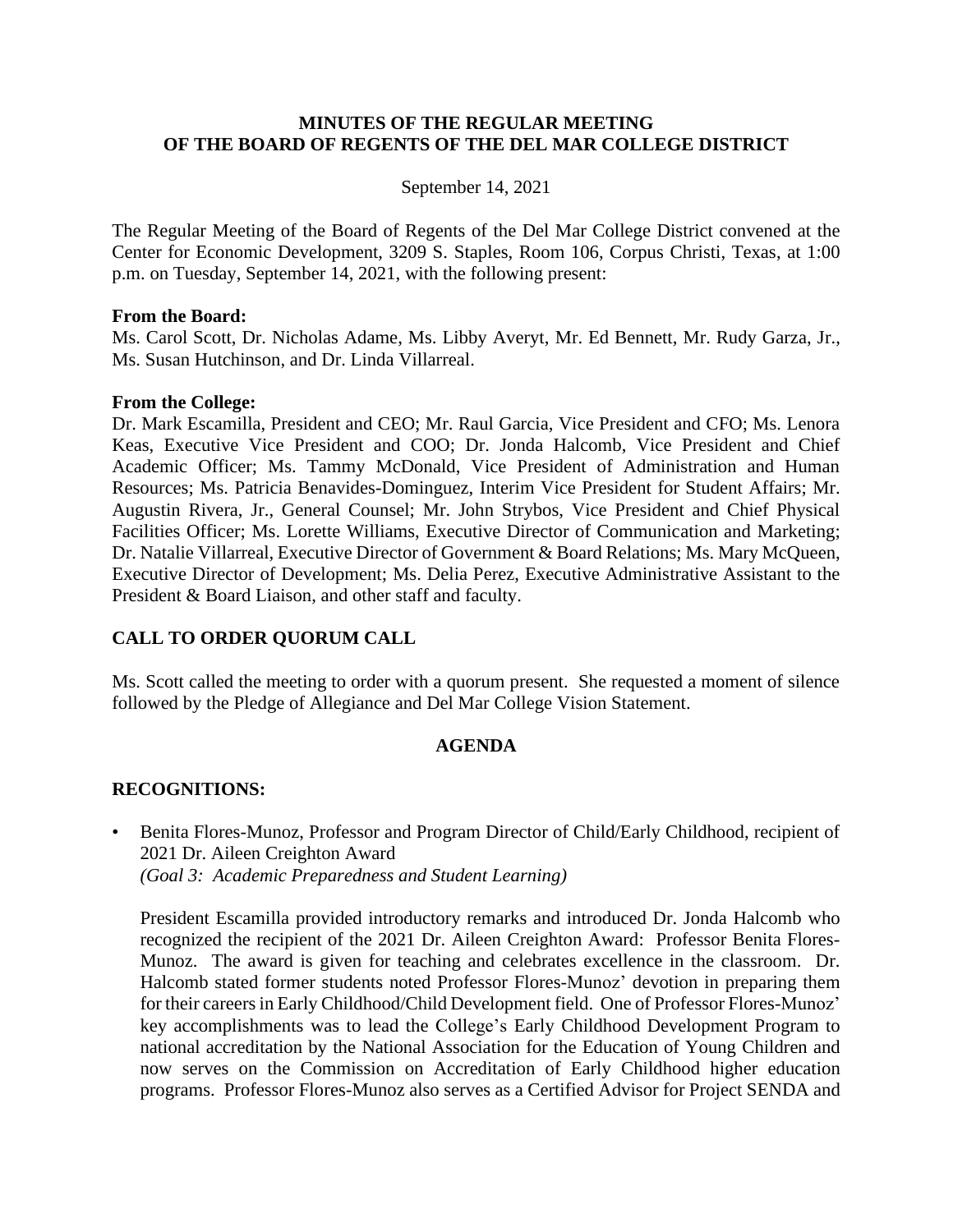also serves as the Gender Equity Coordinator for the Carl D. Perkins Grant to recruit nontraditional students into career and technical education programs. Chair Scott congratulated Professor Flores-Munoz on behalf of the Board of Regents. Professor Flores-Munoz provided words of appreciation.

• Raul Garcia, VP and CFO, appointed to the Texas Higher Education Coordinating Board's (THECB) Community and Technical Colleges Formula Advisory Committee. ................................................................................................................... Dr. Mark Escamilla *(Goal 6: Financial Effectiveness and Affordability)*

Dr. Escamilla introduced Mr. Raul Garcia, the College's Vice President and Chief Financial Officer, who was appointed to the Texas Higher Education Coordinating Board's Community and Technical Colleges Formula Advisory Committee. This Committee takes on the mission of reviewing the financial structure and technical matters of higher education. Chair Scott noted that this Committee informs the Texas Legislature on formula funding models and provided words of congratulations. Mr. Garcia provided words of gratitude.

• Joseph Ruiz, Financial Aid Director, appointed to the Texas Higher Education Coordinating Board's (THECB) Financial Aid Advisory Committee for a three-year term ........................................................................................... Ms. Patricia Benavides-Dominguez *(Goal 2: Recruitment and Persistence)*

Interim Associate Vice President for Student Affairs, Cheryl Sanders introduced Joseph Ruiz, Financial Aid Director for Del Mar College. Mr. Ruiz has been appointed to the Texas Higher Education Coordinating Board's Financial Aid Advisory Committee for a three-year term. This Committee makes recommendations regarding the development, implementation, and evaluation of State financial aid programs for college students. Chair Scott conveyed congratulations to Mr. Ruiz. Mr. Ruiz provided words of gratitude.

• David Barrera, Project SENDA Director, appointed to serve a two-year term on the Texas Association of Chicanos in Higher Education (TACHE) State Board

.......................................................................................... Ms. Patricia Benavides-Dominguez *(Goal 4: Learning Environments)*

Ms. Sanders recognized Mr. Barrera, who wasn't able to attend the meeting. Mr. Barrera was appointed to serve a two-year term on the Texas Association of Chicanos in Higher Education State Board. Ms. Sanders provided words of congratulations to Mr. Barrera in his absence.

• Kiwana Denson, Director of Strategic Initiatives, appointed by the City of Corpus Christi to the Workforce Solutions of the Coastal Bend representing higher education ……………………………………………………………………………...Ms. Lenora Keas *(Goal 5: Workforce Development, Community Partnerships, and Advocacy)*

Ms. Keas began her introduction of Ms. Kiwana Denson by stating she began her career in 2012 with Corporate Services and reminded the Board how Ms. Denson represented Del Mar College as the Project Manager on the industrial side for Gulf Coast Growth Ventures where

\_\_\_\_\_\_\_\_\_\_\_\_\_\_\_\_\_\_\_\_\_\_\_\_\_\_\_\_\_\_\_\_\_\_\_\_\_\_\_\_\_\_\_\_\_\_\_\_\_\_\_\_\_\_\_\_\_\_\_\_\_\_\_\_\_\_\_\_\_\_\_\_\_\_\_\_\_\_\_\_\_\_\_\_\_\_\_\_\_\_\_\_\_\_\_\_\_\_\_\_\_\_\_\_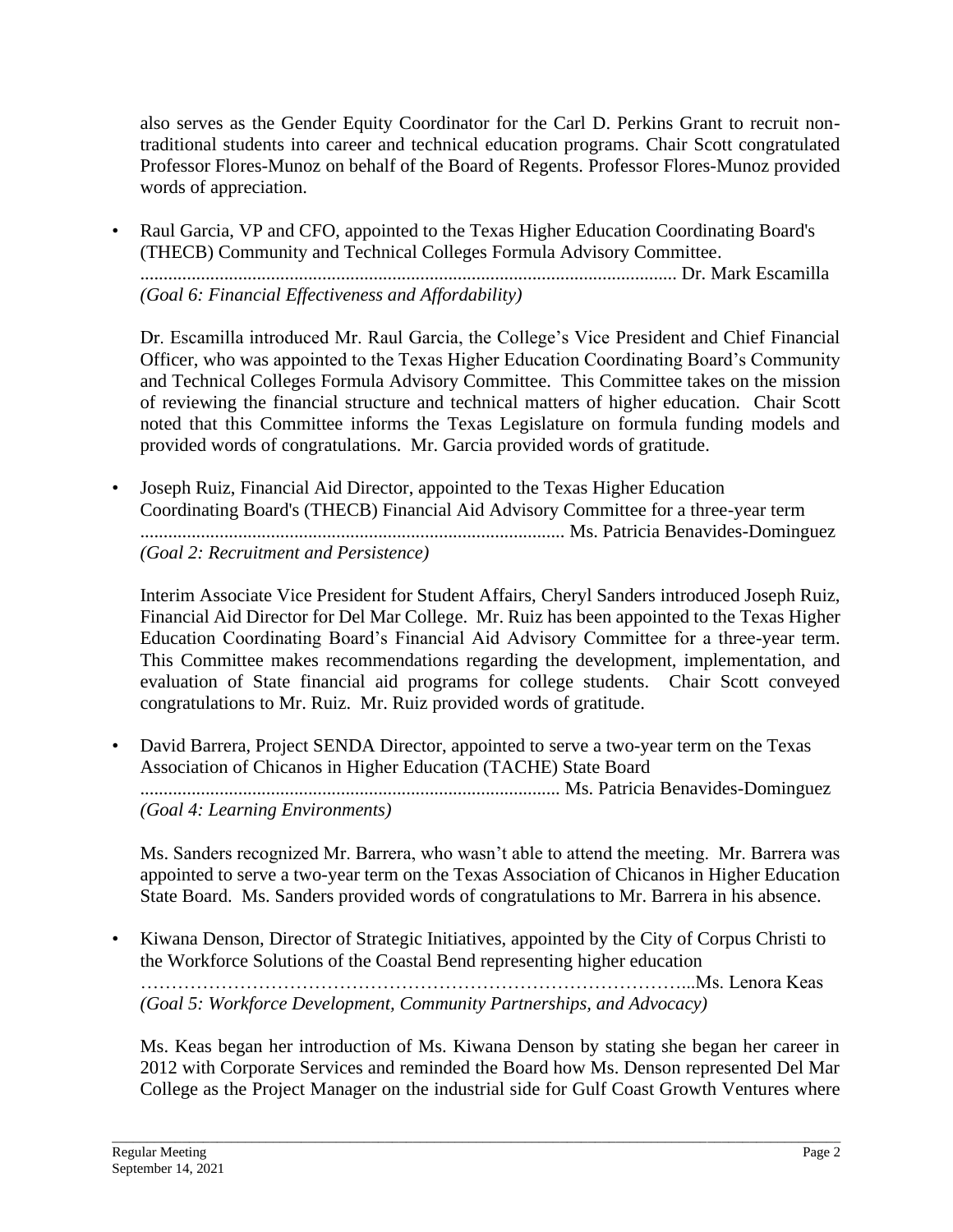Ms. Denson and her team were able to deliver safety and leadership training to multiple industrial leaders throughout the Coastal Bend area. Ms. Denson's work in business and industry has spanned many years and because of her knowledge and experience within higher education, she was nominated by Major Guajardo to represent the City of Corpus Christi on the Workforce Solutions Board for the Texas Workforce Commission. Ms. Denson has now been certified by the Texas Workforce Commission to serve on the local Workforce Board and will be representing Del Mar College in that capacity as well. Chair Scott congratulated Ms. Denson and she offered words of appreciation.

**GENERAL PUBLIC COMMENTS** – The public was given the opportunity to provide public comments (both general and specific to any agenda item).

There were no public comments made for this meeting.

| • Radiologic Technology Program                      |  |
|------------------------------------------------------|--|
| (Goal 3: Academic Preparedness and Student Learning) |  |

Dr. Halcomb began her presentation by providing background information for the Radiologic Technology program. Dr. Halcomb stated the program is a selective admission program and continues to have high pass rates of the American Registry of Radiologic Technologists (AART) exam. The Radiologic Technology Department reports that there is a 100% job placement rate once the students complete the program and pass their exam.

# **COLLEGE PRESIDENT'S REPORT**…………………………………...……Dr. Mark Escamilla

• Return to Campus Planning *(Goal 4: Learning Environments)*

Dr. Escamilla stated the College remains under the Phase III Return-to Campus conditions with all campuses open to students. Key health and safety protocols are still strongly encouraged and maintained such as social distancing, face coverings, etc. The College is going to launch a vaccine incentive program for employees and students shortly. Fall classes are continuing but will be modified as needed should COVID-19 conditions change. Dr. Escamilla provided words of gratitude to the staff and faculty for their work during the Fall semester for in person classes.

• Equity/Diversity Committee *(Goal 4: Learning Environments)*

Dr. Escamilla stated it is his privilege and honor as well as his responsibility to formalize an Diversity Equity and Inclusion (DEI) Committee at Del Mar College. Dr. Escamilla has asked Mr. Augustin Rivera, Jr., General Counsel and Dr. Natalie Villarreal, Executive Director of Government and Board Relations to develop a proposal that will engage students, faculty, and staff. The Committee will strengthen and apply DEI principles to all aspects of the College moving forward and that will pursue efforts to improve the lives of everyone at Del Mar College and the community.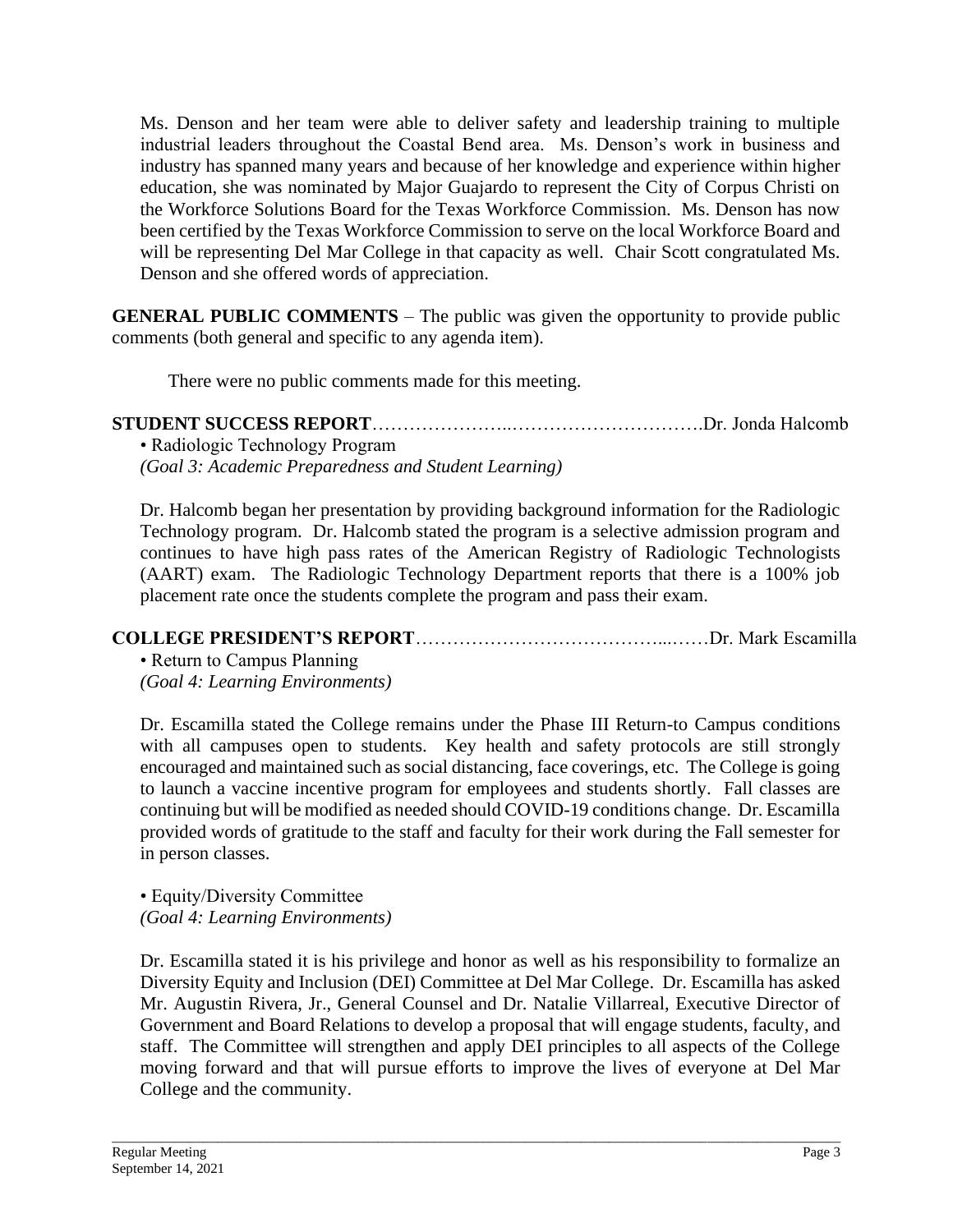• SACSCOC Update *(Goal 1: Completion)*

Dr. Escamilla provided an update regarding SACSCOC substantive change offsite visit for the new Bachelor of Nursing degree. The offsite visit will take place virtually on November 15 - 18, 2021. The in-person component of the federally required site review will be postponed until 2022.

# **REGENTS REPORTS:**

Discussion related to the appointment of a representative to the Nueces County Appraisal District Board…………………………………………..………………...…..Ms. Carol Scott *(Goal 5: Workforce Development, Community Partnerships, and Advocacy)*

Chair Scott advised that the Board received a letter from Chief Appraiser Ronnie Canales regarding the Del Mar College appointed representative on the Appraisal District Board. Mr. Armando Chapa currently serves as the DMC representative and his term will be expiring in December 2021. Mr. Chapa is interested in serving another term, but the application process is open to all. This item will be on the Board's November Agenda for action. Interested applicants should contact the President's Office or General Counsel's Office regarding requirements. The appointment needs to be made prior to November 15, 2021.

# **STAFF REPORTS:**

• Write-offs of Account Receivables…………………………...………….........Mr. Raul Garcia *(Goal 6: Financial Effectiveness and Affordability)*

Mr. Garcia began his presentation providing a background of Account Receivables Write-offs Board policy. The Fiscal Year 2021 tuition and fee write-off amount is \$287,122.00. Mr. Garcia stated Del Mar College's collection rate is 99.7% as compared to the College's peer groups and is also the highest collection rate.

• Junior College Audit Report (JCAR) – Safety and Security Audit Report for the 2018-2021 Audit Cycle……...………………..……..................………….Ms. Tammy McDonald (Goal 4: Learning Environments)

Ms. McDonald provided a brief history of the Texas Education Code requirements regarding the self-assessment Safety and Security Report, called the Junior College Audit Report (JCAR). The JCAR covers the reporting period September 1, 2018 through August 31, 2021 and is also submitted to the Texas School Safety Center. Some areas reviewed for the report include interior/exterior of facilities, safety and security personnel utilization, safe working environment, data, College policies, and emergency plan and procedures. The overall assessment was satisfactory, and, with this update, the College has timely reported the results to the appropriate governing body (the Board). Ms. McDonald thanked the JCAR team for their diligent work.

• Update on Art/Sculptures for Campuses……………………………................Mr. John Strybos

\_\_\_\_\_\_\_\_\_\_\_\_\_\_\_\_\_\_\_\_\_\_\_\_\_\_\_\_\_\_\_\_\_\_\_\_\_\_\_\_\_\_\_\_\_\_\_\_\_\_\_\_\_\_\_\_\_\_\_\_\_\_\_\_\_\_\_\_\_\_\_\_\_\_\_\_\_\_\_\_\_\_\_\_\_\_\_\_\_\_\_\_\_\_\_\_\_\_\_\_\_\_\_\_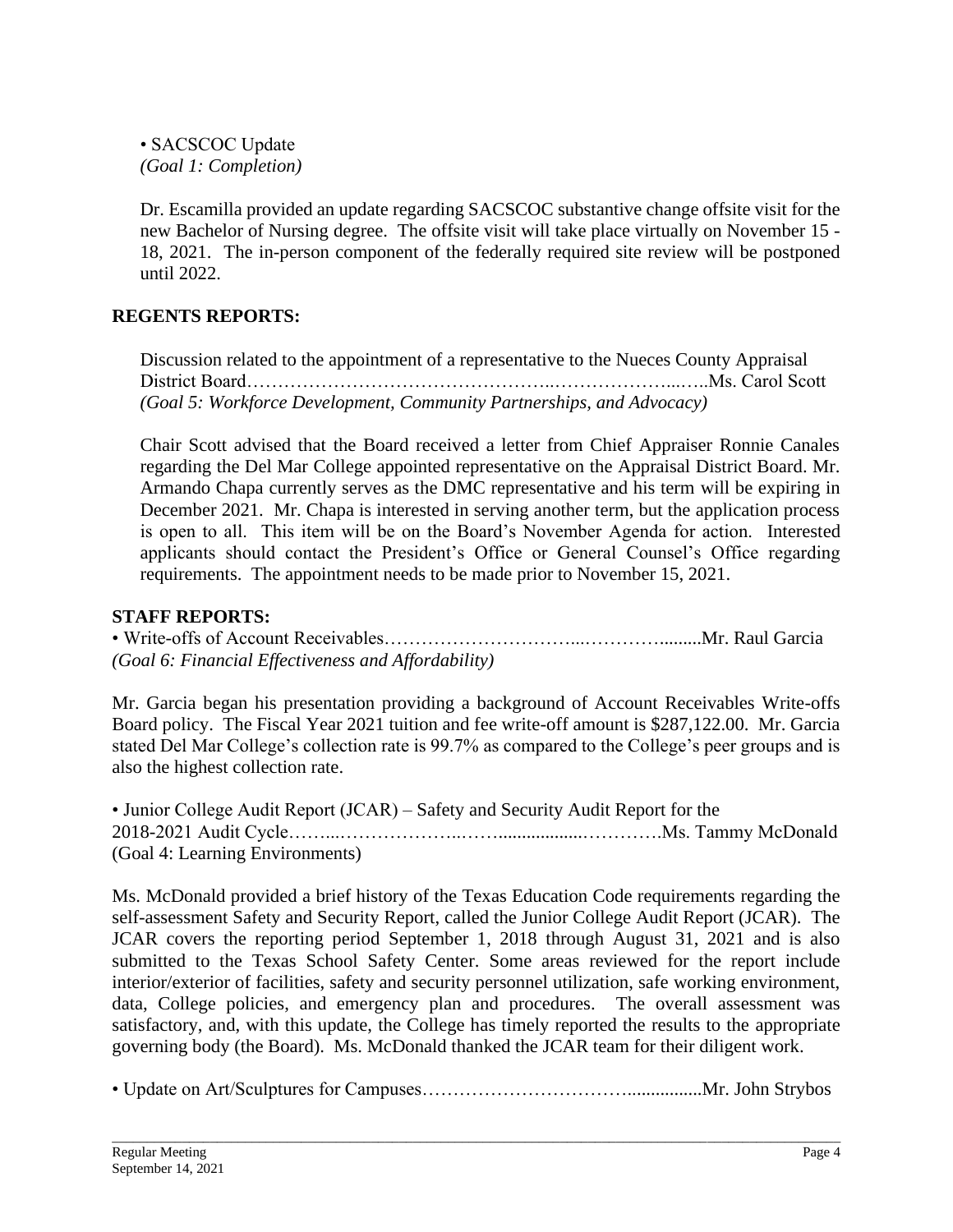#### *(Goal 4: Learning Environments)*

Mr. Strybos began his presentation describing aesthetics for the Del Mar College campuses and provided a background describing the campus available areas for art and sculptures. Mr. Strybos discussed the project goals which include 1) Develop guidelines for art and sculpture installations; 2) Identify Building interior locations for art and sculptures; 3) Identify Campus exterior locations for art and sculptures; 4) Prepare Construction Documents for installation of art and sculptures; and 5) Install approved art and sculptures. Mr. Strybos stated there are consultants under contract and reviewed a preliminary project schedule with the Board that will begin in the fourth quarter of 2021 and last through the first quarter of 2023. Mr. Strybos reviewed a preliminary project budget that includes developing guidelines, interior locations, exterior locations, construction documents and installation. The funding sources will be the 2014 and 2016 Bonds. Mr. Strybos provided examples of the term "Public Art" for the Board to review.

Dr. Escamilla provided booklets to the Board of artwork examples for their review. Dr. Escamilla discussed the many opportunities of ambient learning and how to present and display art and enhance the aesthetics of the College's buildings, walls, and hallways.

Mr. Strybos and Dr. Escamilla responded to questions from the Board of Regents.

# **PENDING BUSINESS:**

Status Report on Requested Information *(Goal 5: Workforce Development, Community Partnerships, and Advocacy)*

Chair Scott reviewed the list of pending business.

# **CONSENT AGENDA**

### **CONSENT MOTIONS:** *(At this point the Board will vote on all motions not removed for individual consideration.)*

# **ITEMS FOR DISCUSSION AND POSSIBLE ACTION:**

1. Approval of Minutes: Called Meeting, July 27, 2021 Regular Board Meeting, August 10, 2021 Called Meeting, Public Hearing on Budget, August 24, 2021 Called Meeting, Public Hearing on Tax Rates, August 24, 2021 Called Meeting, Adoption of 2021-2022 Budget and Tax Rates, August 24, 2021 *(Goal 5: Workforce Development, Community Partnerships, and Advocacy)*

\_\_\_\_\_\_\_\_\_\_\_\_\_\_\_\_\_\_\_\_\_\_\_\_\_\_\_\_\_\_\_\_\_\_\_\_\_\_\_\_\_\_\_\_\_\_\_\_\_\_\_\_\_\_\_\_\_\_\_\_\_\_\_\_\_\_\_\_\_\_\_\_\_\_\_\_\_\_\_\_\_\_\_\_\_\_\_\_\_\_\_\_\_\_\_\_\_\_\_\_\_\_\_\_

- 2. Acceptance of Investments for August 2021 *(Goal 6: Financial Effectiveness and Affordability)*
- 3. Acceptance of Financials for July 2021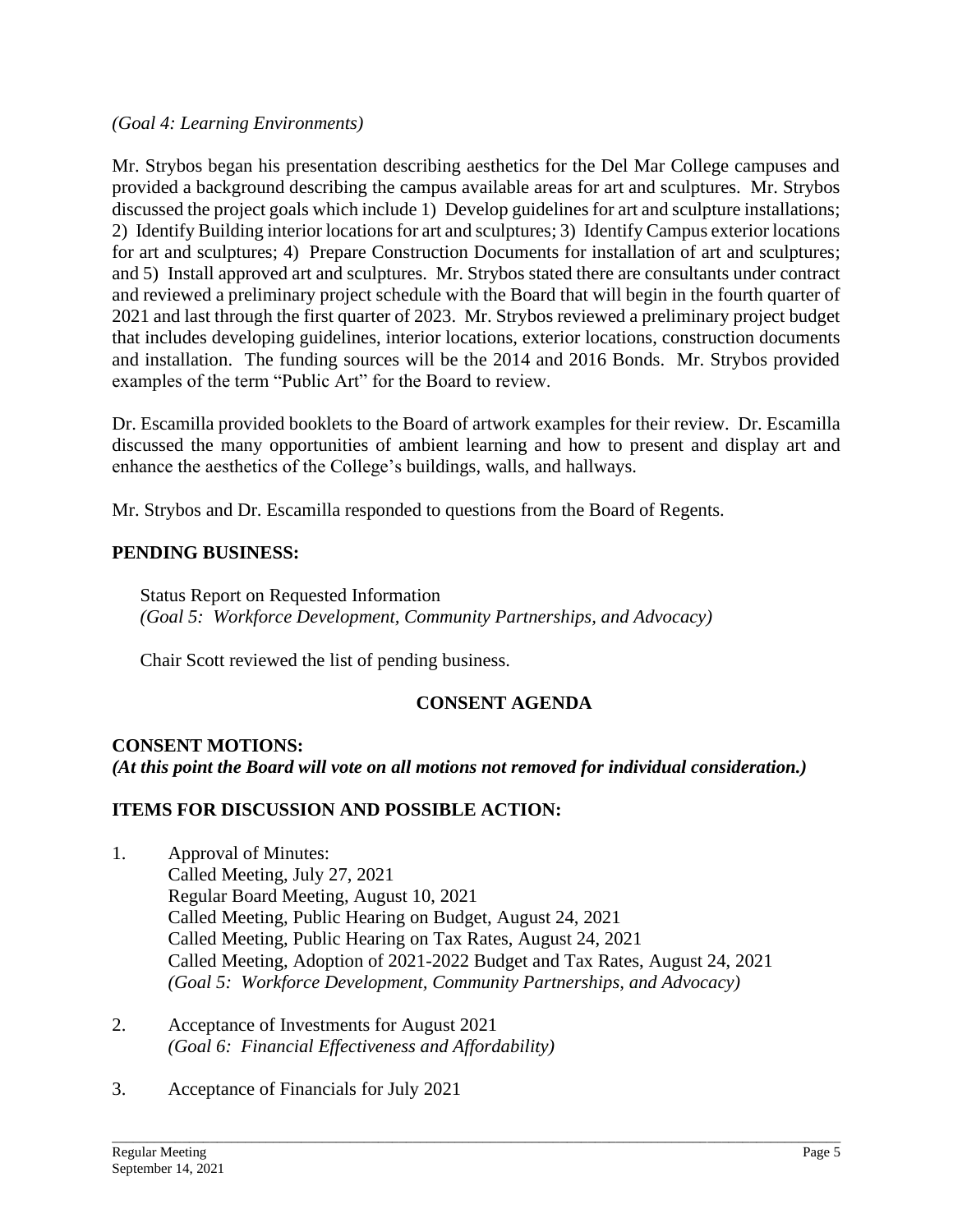Public comments for consent agenda items

Regent Hutchinson made a motion to approve the consent agenda items. Regent Villarreal seconded the motion. There was no further discussion from the Board. There were no public comments. A vote was taken and the motion carried unanimously, 7-0 amongst Regents present, with Regents Scott, Adame, Averyt, Bennett, Garza, Hutchinson, and Villarreal in favor.

### **REGULAR AGENDA**

4. Discussion and possible action related to recommendation of Professor Emeritus status to Mr. Renato Ramirez…………………………………........………........Dr. Jonda Halcomb *(Goal 4: Learning Environments)*

Dr. Halcomb presented Mr. Renato Ramirez to the Board for consideration of Professor Emeritus status. Dr. Halcomb stated Mr. Ramirez has provided 29 years of service to the College as a faculty member of the Political Science Program and as the chairperson over the Department of Social Sciences. During his tenure, Mr. Ramirez demonstrated distinguished leadership and notable dedication to the students, the College, the community, and the field of Political Science. Dr. Halcomb read a resolution in honor of Mr. Ramirez and recommended the Board approve conferring his Professor Emeritus status. Chair Scott expressed the Board's gratitude to Mr. Ramirez. Mr. Ramirez provided words of appreciation and gratitude.

> Regent Adame made a motion to approve conferring Professor Emeritus status on Mr. Renato Ramirez. Regent Hutchinson seconded the motion. There was no further discussion from the Board. There were no public comments. A vote was taken by a show of hands, the motion carried unanimously, 7-0 amongst Regents present, with Regents Scott, Adame, Averyt, Bennett, Garza, Hutchinson, and Villarreal in favor.

5. Discussion and possible action related to recommendation of Professor Emeritus status to Dr. Russell Long…………...…………………………........………..Dr. Jonda Halcomb *(Goal 4: Learning Environments)*

\_\_\_\_\_\_\_\_\_\_\_\_\_\_\_\_\_\_\_\_\_\_\_\_\_\_\_\_\_\_\_\_\_\_\_\_\_\_\_\_\_\_\_\_\_\_\_\_\_\_\_\_\_\_\_\_\_\_\_\_\_\_\_\_\_\_\_\_\_\_\_\_\_\_\_\_\_\_\_\_\_\_\_\_\_\_\_\_\_\_\_\_\_\_\_\_\_\_\_\_\_\_\_\_

Dr. Halcomb presented Dr. Russell Long to the Board for consideration of Professor Emeritus status. Dr. Halcomb stated Dr. Long provided 22 years of service to the College as a faculty member of the Sociology Program in the Department of Social Sciences. During his tenure, he demonstrated distinguished leadership and notable dedication to the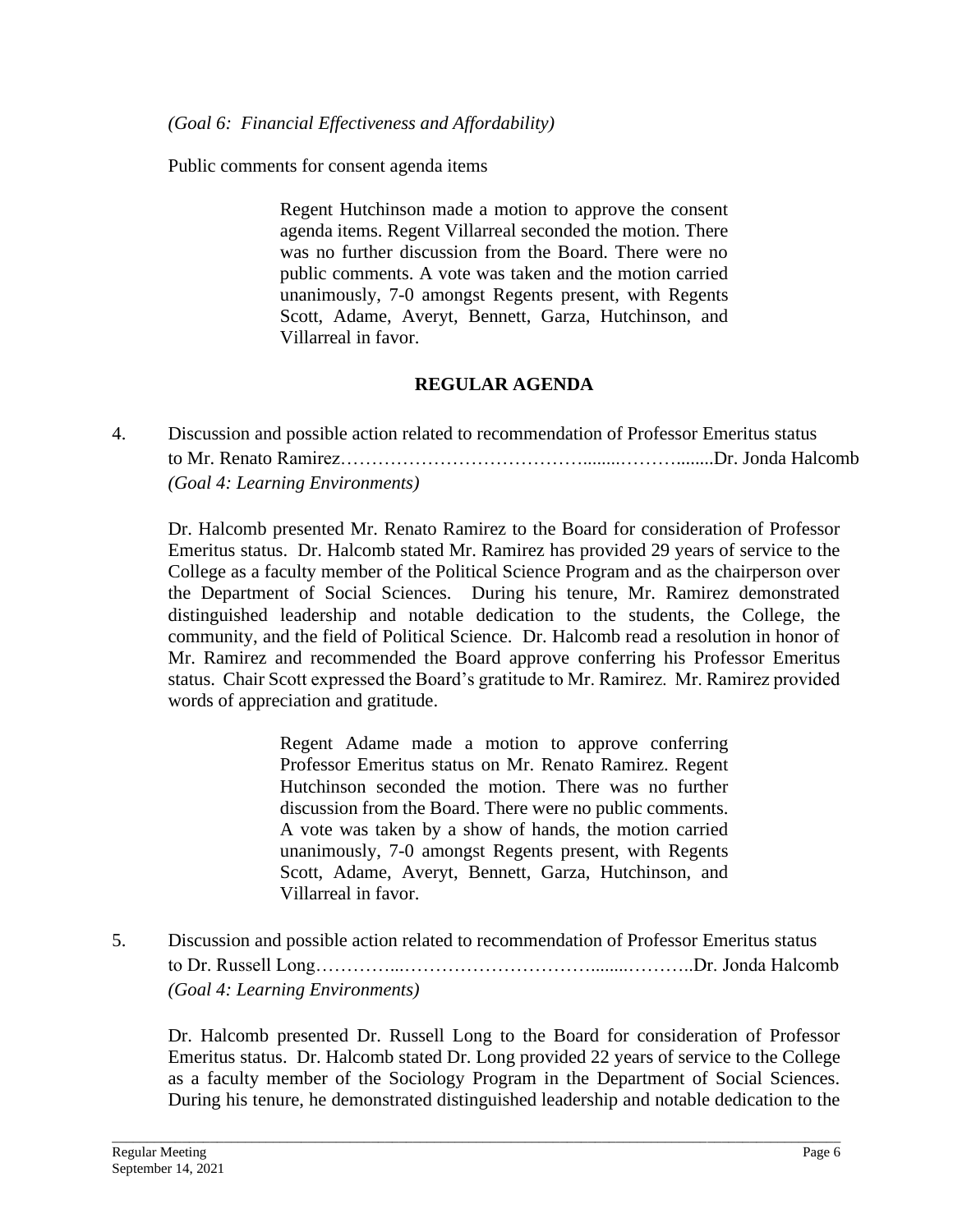students, the College, the community, and the field of Sociology. Dr. Halcomb read a resolution in honor of Dr. Long and recommended the Board approve conferring his Professor Emeritus status. Chair Scott expressed the Board's gratitude to Dr. Long.

> Regent Averyt made a motion to approve conferring Professor Emeritus status on Dr. Russell Long. Regent Villarreal seconded the motion. There was no further discussion from the Board. There were no public comments. A vote was taken by a show of hands, the motion carried unanimously, 7-0 amongst Regents present, with Regents Scott, Adame, Averyt, Bennett, Garza, Hutchinson, and Villarreal in favor.

6. Discussion and possible action regarding review and possible adoption of revised Board Bylaws……………………………...………………………………….Ms. Libby Averyt *(Goal 5: Workforce Development, Community Partnerships, and Advocacy)*

Regent Averyt began the presentation by stating she and Mr. Augustin Rivera, Jr., General Counsel would provide an update to the Board regarding the changes and edits to the Bylaws proposed by the Ad Hoc Bylaws Committee at the August  $10<sup>th</sup>$  Board meeting. Mr. Rivera reviewed the three areas of the Statement of Conduct and Ethics that Board had asked for further review, and presented additional edits from the Ad Hoc Bylaws Committee for the Board's consideration. Mr. Rivera and Regent Averyt also proceeded discussing proposed edits to the the Personal Disclosure Statement, originally presented at the August  $10^{th}$  Board meeting.

The Board discussed the proposed revisions and Regent Averyt and Mr. Rivera responded to questions from the Board.

> Regent Averyt made a motion to adopt and approve the proposed revisions to the Board Bylaws presented at the August  $10<sup>th</sup>$  Board meeting, as well as the revisions as today, and to adopt the Personal Disclosure Statement with the proposed revisions. Regent Hutchinson seconded the motion. There was no further discussion from the Board. A vote was taken by show of hands, and the motion passed unanimously, 7-0 amongst Regents present, with Regents Scott, Adame, Averyt, Bennett, Garza, Hutchinson, and Villarreal in favor.

7. Discussion and possible action on award of Invitation for Bid, IFB #2021-078, Heritage Hall Demolition…………………………………………………...………..Mr. John Strybos *(Goal 4: Learning Environments and Goal 6: Financial Effectiveness and Affordability)*

Mr. Strybos provided background regarding the 2014 Bond project Heritage Hall Demolition. The condition of the building was cost prohibitive to renovate. Mr. Strybos